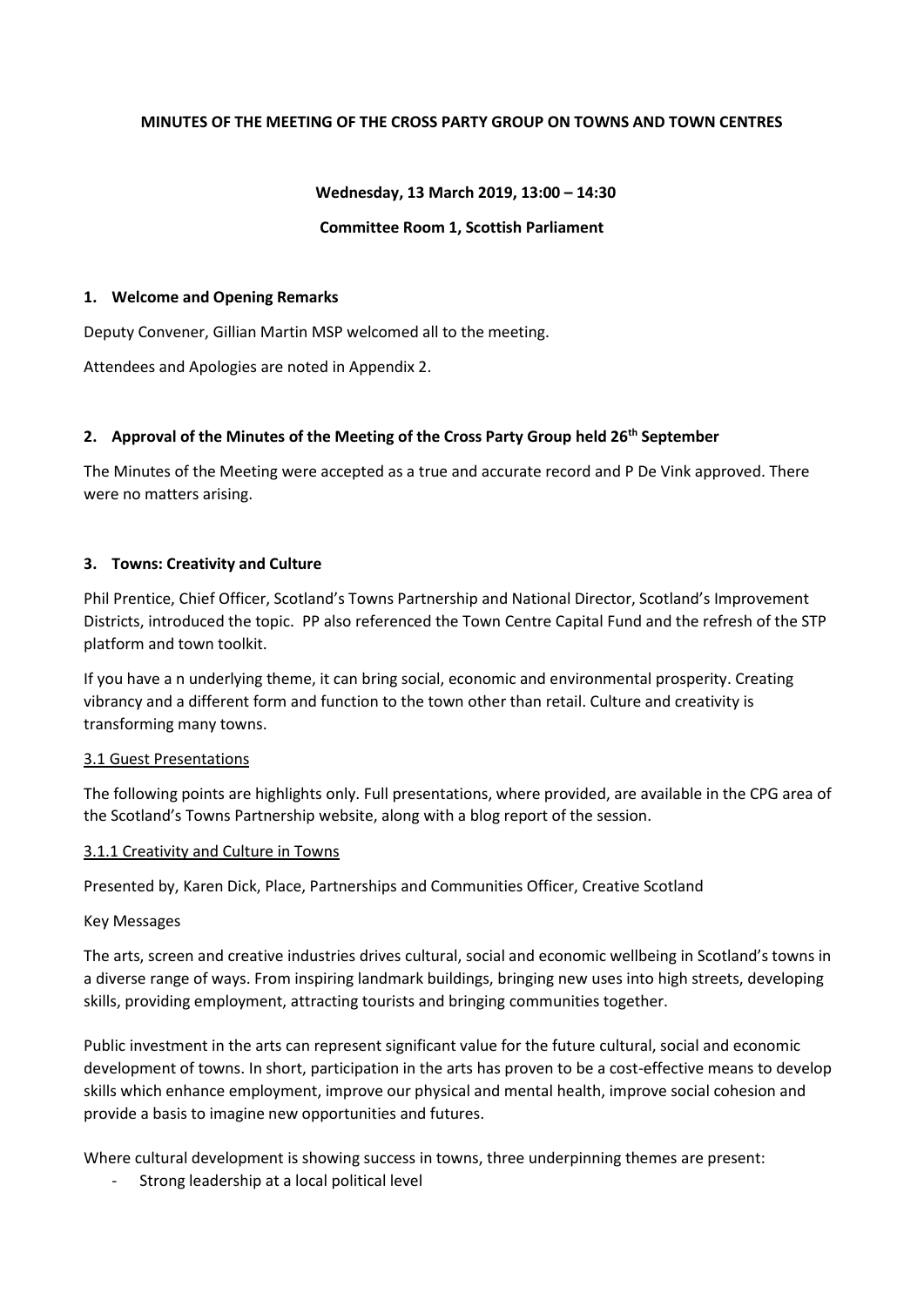- A specific artistic vision for an area connected with each towns distinctiveness
- A genuine and empowering engagement process with the artistic and wider community

## Cultural Wellbeing

A strong sense of place is important to individual and collective wellbeing within Scotland's towns.

Each of Scotland's towns is unique and has its own sense of place; a shared history, heritage and feel which is reflected in its natural and built environment and everyday language and behaviours.

The arts are an essential means of both celebrating and reflecting upon this sense of place within Scotland's towns. It brings people together; through arts festivals and events which draw on this distinctiveness and through cultural venues, which sit at heart of everyday life in towns.

The arts are unique in how it can stretch our imagination and ambition, providing different means for us look at into the past and to imagine new futures.

This is reflected in our Ambition that 'Places and quality of life are transformed through imagination, ambition and an understanding of the potential of creativity'

### Social Wellbeing

Everyone is creative and everyday creativity is fundamentally important to individual and collective wellbeing in towns. This is reflected in our Ambition to ensure that 'Everyone can access and enjoy artistic and creative experiences'.

Participation in the arts supports personal growth, leading to enhanced confidence, skill-building and educational developments which can improve people's social contacts (and employability).

It can contribute to social cohesion in towns by developing networks and understanding, and building local capacity for organisation and self-determination.

It brings benefits in other areas such as health and environmental renewal, and injects an element of creativity into organisational and community planning.

It produces social change which can be seen, evaluated and broadly planned. It represents a flexible, responsive and cost-effective element of a community development strategy.

### Economic wellbeing

The arts, screen and creative industries can play a crucial role in within the economic development of Scotland's towns.

By necessity, the approach is different to cities and will differ for each town as they need to respond to their distinct cultural assets.

Key areas of economic impact are:

- People (including tourists) spend money on attending the arts and on local businesses. Further, local spending by these arts venues/events and supported businesses has significant indirect multiplier effects.
- A strong and vibrant cultural offer makes towns more attractive places to live, visit and invest.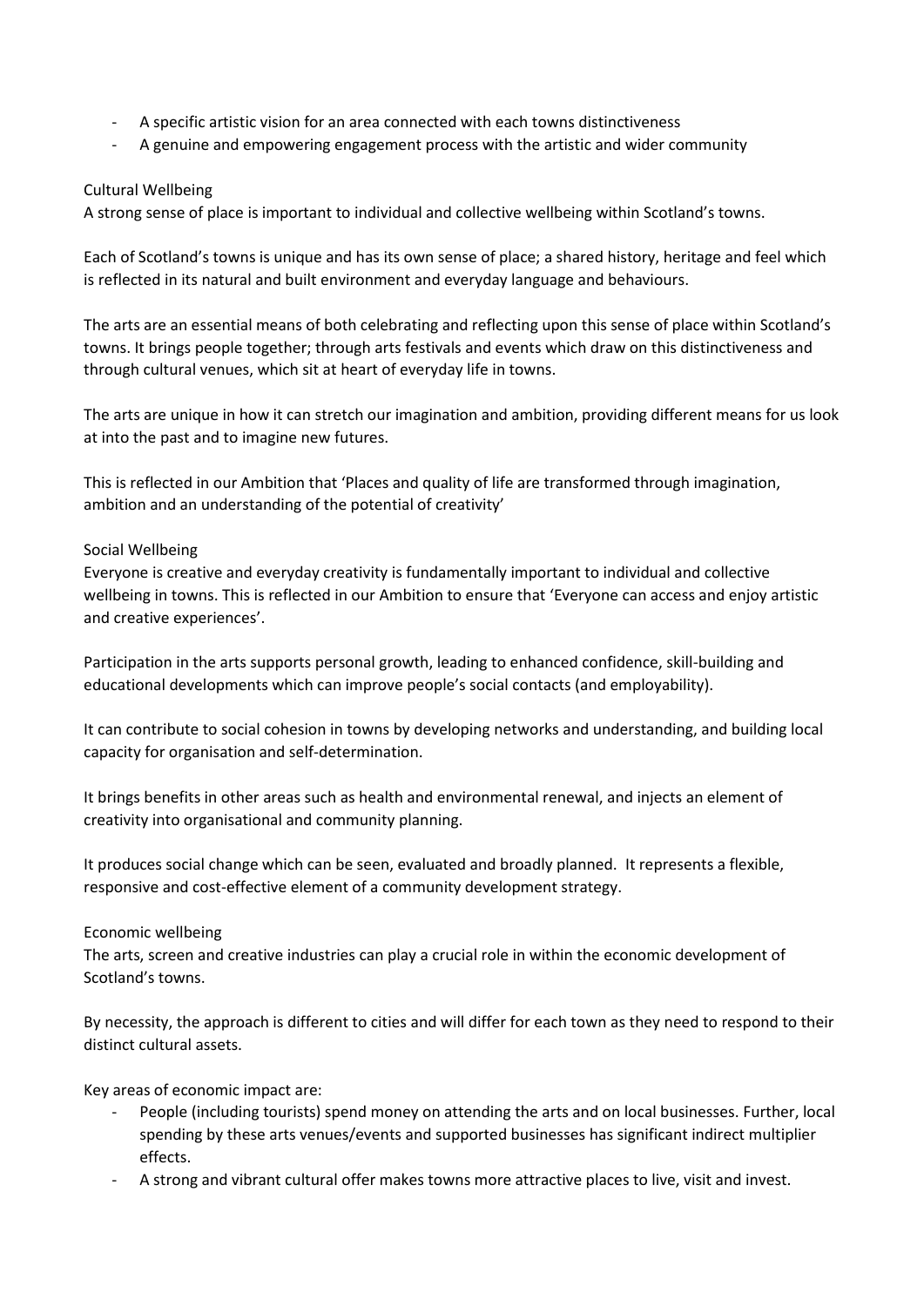- The arts are proven to be effective in developing skills, helping create confident and skilled individuals who can enter the workplace and/or create new opportunities
- Local craft can be utilised and built upon increasing local employment opportunities and helping connect towns to the wider world.

## Examples within Scottish Towns

- A town with significant cultural ambition: Paisley (2021)
- An artist led community development and regeneration: The Stove Network, Dumfries
- A festival which utilises unique local assets: Hippfest, Bo'ness
- Seeking to drive town centre regeneration: The Stove, Dumfries and Fresh Ayr, Ayr.
- Festivals which attracts tourists: Wigtown Book Festival, Alchemy Film Festival (Hawick) and Findhorn Bay Festival.
- Cultural activity with strong social impact: RIG Arts Up the Broomy Project, Greenock.
- Heritage, arts and community collaboration: Cateran's Common Wealth
- Innovative artistic practice to support community development: Deveron Projects, Huntly.
- Creative Place Award winning towns and villages (to 2015 when programme ceased): Kilmarnock Wigtown West Kilbride Creetown & Huntly awarded special prizes St Andrews Huntly Pathhead Falkirk Peebles Helmsdale Stornoway and the islands of Lewis and Harris Forres and surrounding area Moniaive and Glencairn parish

## 3.1.2 Cultural Enterprise in our Towns

Rachael Brown, Chief Executive Officer, Cultural Enterprise Office

Cultural Enterprise Office is Scotland's creative business support. Providing dedicated support for creative industries and entrepreneurs.

### Key Points

Scotland's creative industries, as a whole, contribute more than £5 billion to the economy and growing. The sector regenerates new and quirky ideas and ways of working in the community that will slowly permeate more widely.

The creative industry sector accounts for 3% employment in Scotland (5% in UK) but growing faster in rural areas. 27% Glasgow-based, 21% Edinburgh-based and the rest elsewhere. A lot of entrepreneurs are returning to live in small places in Scotland - 'creative returner group'. Over a period of 10 years people would have had 7 careers; now it's 21. Entrepreneurs tend to be older, more experienced.

Cluster areas – if you have for example, a book town, you create other interesting things that spark other activity and business, and creates impact and impetus for public to spend their money in the town through experiencing their high street in a new way – art , food, music.

### Examples

Susan Maxwell of Alexandria is a retired vet, who created Loch Lomond craft centre out of a dilapidated space in Alexandria, and now supports 70 artists. Bringing in tourists, she's looking differently at her high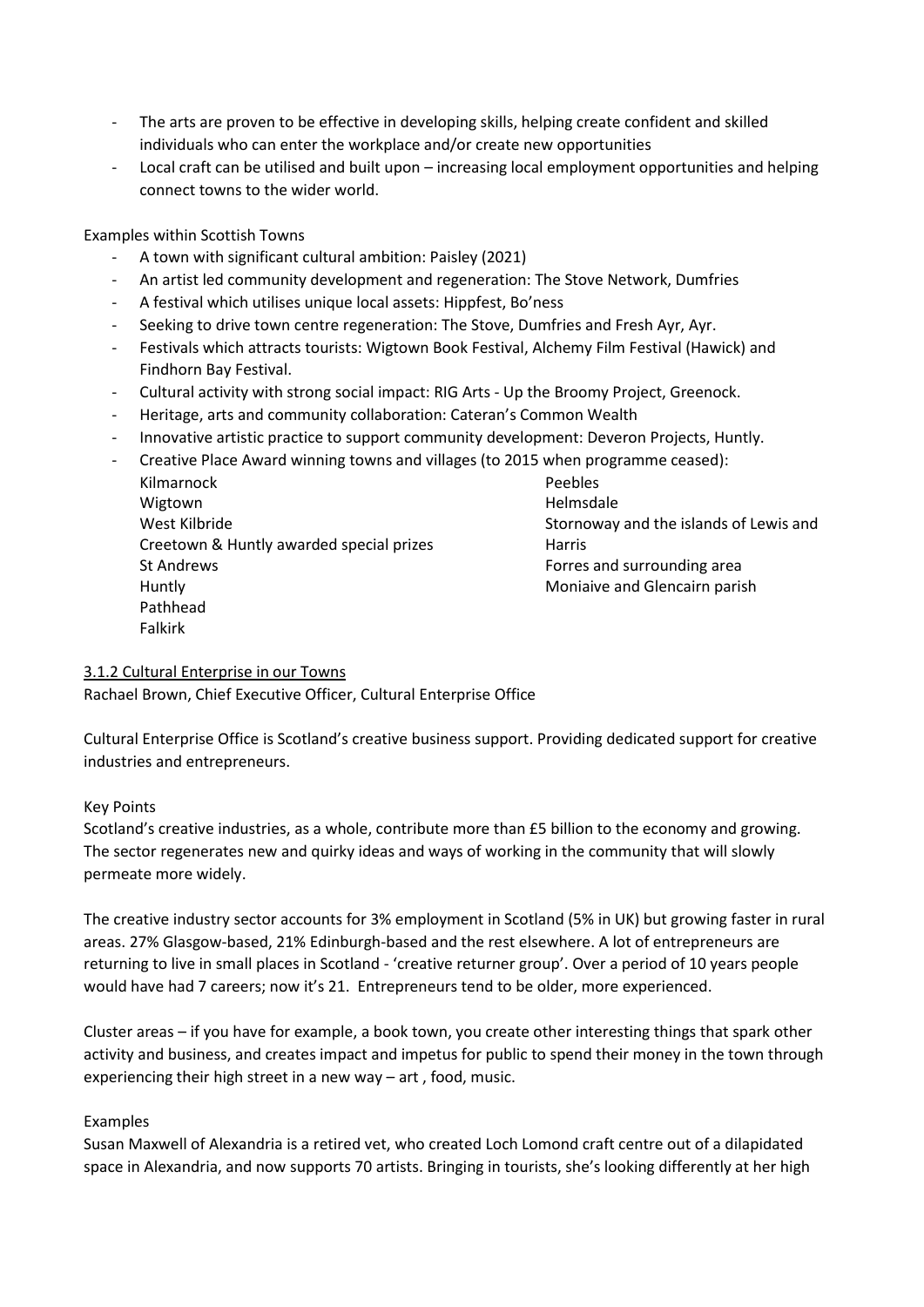street, so looking at spaces for wellbeing and making the place attractive. She has a 6 figure turnover but wants to do more; demonstrating new ways of doing inclusive growth.

Ayr – creative businesses are bucking the trend – Steve Brown Arts now located in Ayr - is a multi- millionpound business trading globally. Artists are part of a global tribe. Part of CEO's role is to support that.

Alan Muir bespoke tailoring – renovated a Georgian Building, and now 40% business from in and around the local area and 60% global commissions.

### Summary Points

In towns people including young people, want arts, music, leisure, food. People have multi-faceted lives and want something different.

CEO is a national organisation to help join the dots, pulling together skills and expertise required to make dreams and ideas flourish. Designer practice focusses on small and large practice and independent creatives. CEO is open 'til 10 and on Sundays. Their clients are not 9 - 5.

Creatives often undervalue their work – the range of talent in Scotland is immense. We must encourage people not to undervalue their work; it deserves recognition and support.

We are on the edge of something special in terms of towns and small areas; there is a massive impact on towns through returners relocating back to Scotland in rural and small towns. We have huge assets to offer in our buildings in towns – let's not be 5 years too late in grasping the opportunity.

## 3.1.3 Embracing Creativity and Culture in Dumfries

Matt Baker, Orchestrator, The Stove Network

## Key Points

The Stove is a civic and community centre but run by artists; involving locals in the thinking and making of their town.

What is the purpose of towns in 21st century? To grow people, create events and activity; and to grow collaborative partnerships around projects – partnering with council, NHS and the community.

It should not be viewed as a 'fluffy' organisation for the few. For example it is the base for a career development hub; it turns over £0.5m per year and employs 30 local people, 75% aged under 30.

Planning is community-led. Empowering people to have a voice in local decision-making and initiate community-led partnership projects.

The Stove produces events. The Nithraid is Dumfries' River Festival, attracting 3000 attendees. The annual music conference brings people from the music industry and runs music events for the Stove - it is a social enterprise.

Stove drew up a new charter. They aim to get people living in town again. The idea grew to takeover a set of 8 buildings, to comprise some rental housing for cross generational residents; enterprise; leisure and a little bit of retail, maker space.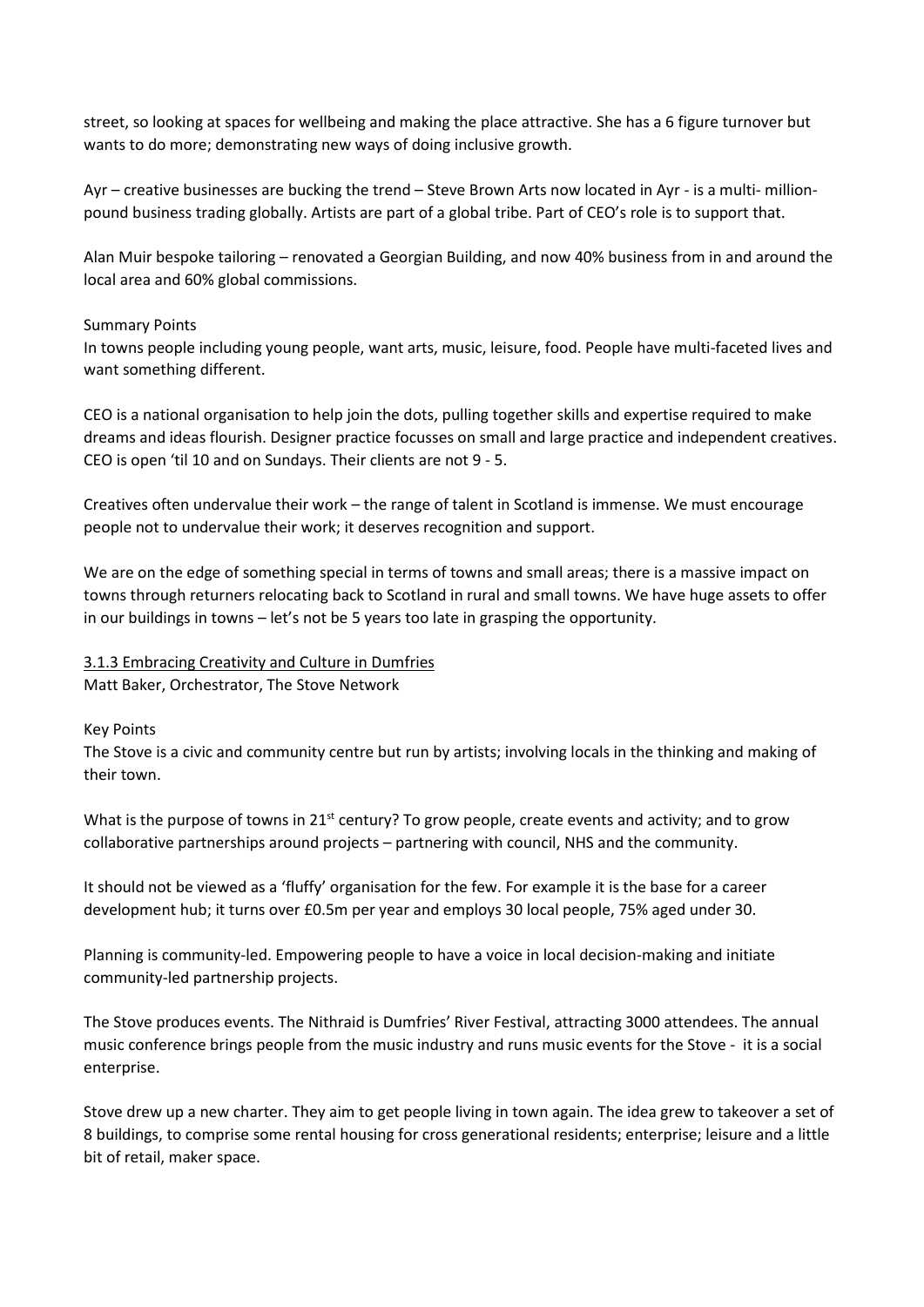The community benefits society launched April to take on properties and benefit from its purchase - over 400 people signed up. M Baker showed images of premises and plans.

## Learnings

Having the space forms a locus for the conversation to happen; where projects are growing and people can see it happening. Start with a safe space, an inclusive space for all to be involved.

Having creative people, working in the community.

## Investment

The buildings are so available, that's the easy bit. Investing in people is what's needed and important. Don't create a talking shop.

M Baker showed images of a national policy diagram. Culture strategy, place principle, local governance review, creating all the 'stuff' in the middle.

## **4. Discussion**

Lifestyle business is often used as a negative term. However, many global brands began or are still considered as such. R Brown – we need to move away from creatives being viewed as less important to our country.

Derek Rankine, SURF: Re Scottish Government cultural strategy - what does M Baker want to see. M Baker contributed to it; putting forward a proposal about can-do places as a way of seeding culture in communities. It's ground shifting in terms of the impact art can have on the economy and society. K Dick referred to the Scottish Government web consultation online, all contributions are there. A significant number from art and third sector talk about a different way of working through place-based approach and community.

Pippa Coutts, Carnegie: Highlights that inclusive growth to take forward culture and creativity under the SCRIG (Scotland's Centre for Regional Inclusive Growth) – CEO is the only dedicated office in Europe, showing an ingenuity to do things differently. Especially in poor areas.

Linton Smith, Falkirk Delivers (improvement district): The Stove is funded through 20% grant, 80% selfgenerated. How is it done? M Baker: It is a complex mix of project grant income; earned income for commissions for housing association; Local Authority; from social enterprises; self- generated projects – Mid-Steeple Quarter – has distributed profits. Similar to the idea of an improvement district – setting up businesses in such a way that they generate income for The Stove.

It was discussed as an exemplar, with possibility to be replicated elsewhere and upskill the sector to do what M Baker does. M Baker: Perhaps mentoring and study visits, advising project startups. MB emphasised importance of starting with a space and good people. MB has pitched to the new South of Scotland Enterprise Agency to create a hub and spoke regional model replicating Stove's practice. K Dick emphasised the extensive personal investment in time, ideas, hard work. People come to Creative Scotland to recreate The Stove. It's not just as easy as having a space, you need vision, the right people, buy-in from community, the right partners and people to take ownership. It happens from bottom up when people in a place want the change and buy in to the vision.

R Brown: Exceptional leadership has been shown from the beginning with The Stove; nurturing, enabling and bringing people with you from the outset of the idea. If you can't see it, you can't be it, when you're in a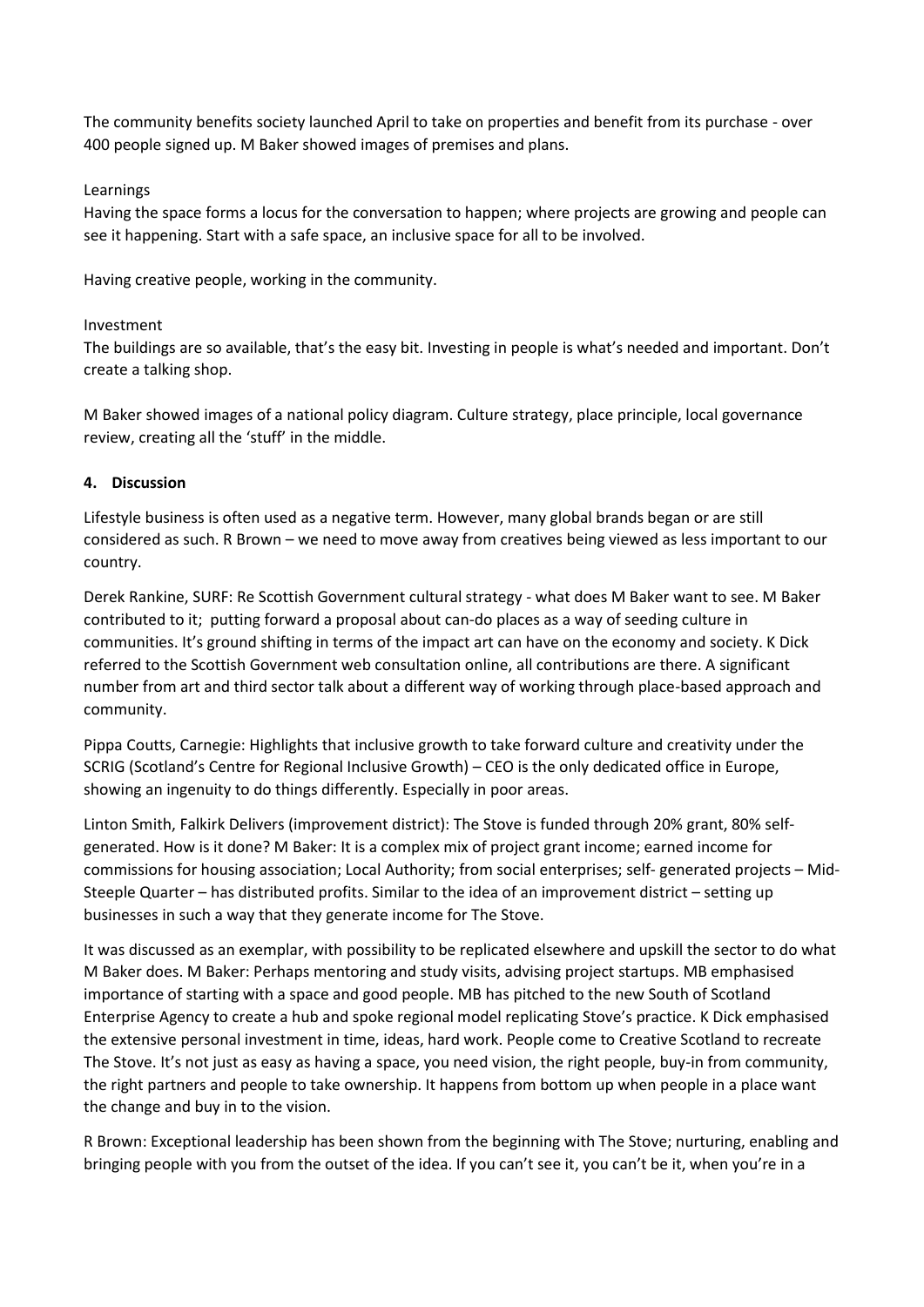community and you see it happening, you start to believe it is happening. The traditional business support network is not set up to deal with the organic nature. CEO enable the learning and support to happen in a non linear way. Reference Huntly which is "teaming with European artists".

Peter De Vink: Praised the very interesting presentations, the information will be helpful around plans for Midlothian.

Alex Fleming, Falkirk Delivers: Interested in developing a creative hub. Has taken from today that there is a need for a mentor or advice on the ground and help to create whatever is right for each town. We should be considering creation of such roles to help drive this throughout Scotland. K Dick: Scotland lacks local support. In Falkirk there is still a Falkirk community trust with artists involved. Some places don't have this. Would encourage using them before their services are cut. R Brown referenced Can Do Places. CEO working with M Baker and Can Do Places to provide support. M Baker – use the networks of other agencies out there too.

Gillian Martin MSP thanked speakers.

### **5. Any Other Competent Business and Date of Next Meeting**

 $19<sup>th</sup>$  June (1800 – 2000). Theme to be announced.

26<sup>th</sup> March (1800 – 2000) Parliamentary Reception.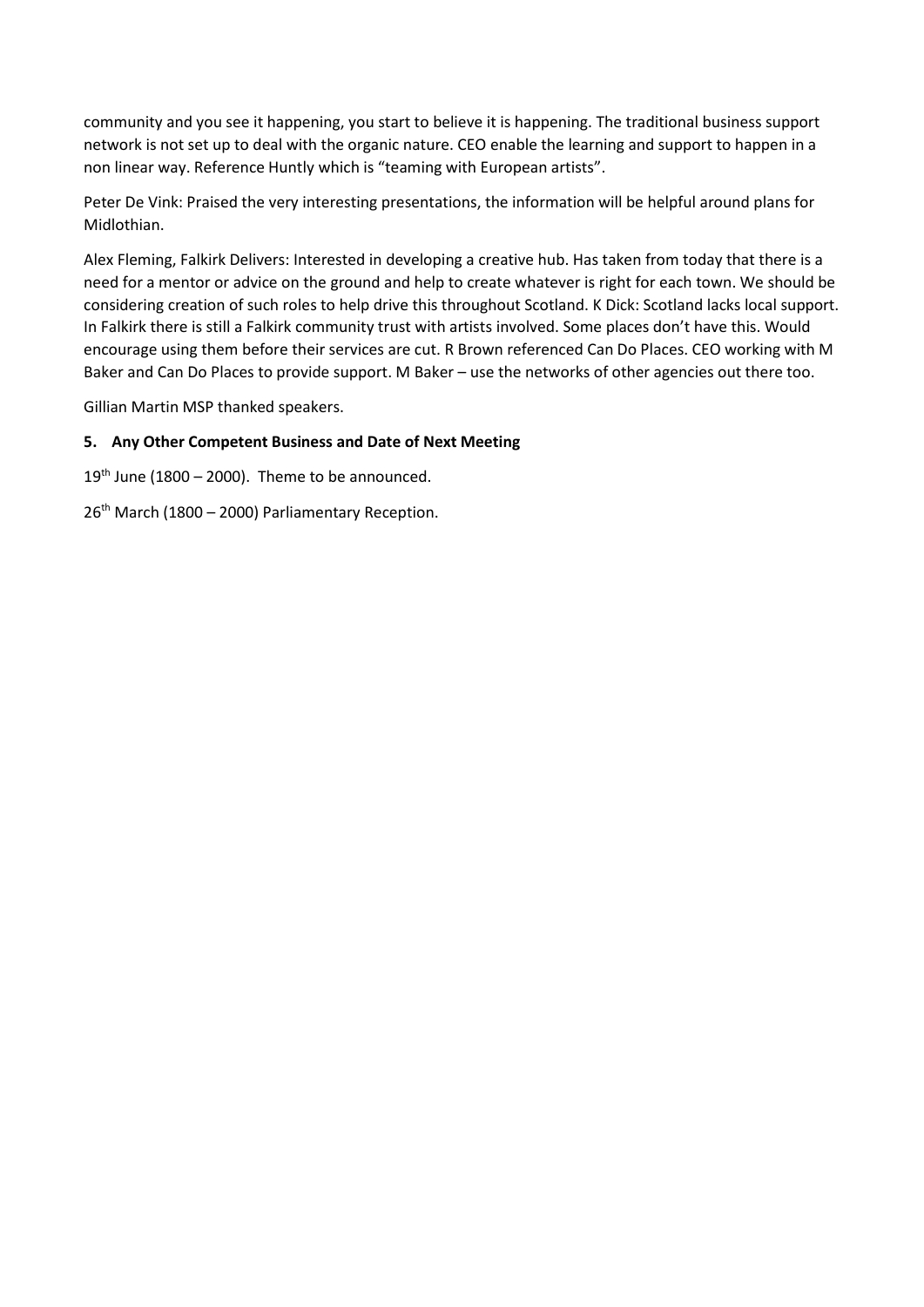## **APPENDIX 1 – RECORD OF 13 MARCH 2019 AGENDA**

# **Cross Party Group on Towns and Town Centres**

13:00 – 14:30, Wednesday, 13th March 2019

Committee Room 1, Scottish Parliament

# **AGENDA**

## **'Towns: Creativity and Culture'**

- 12:30 Meet in Parliament reception area
- 13:00 Coffee, tea and shortbread available
- 13:10 Welcome and Opening Remarks John Scott MSP, Convener
- 13:15 Minutes of the Meeting of the Cross Party Group held 5<sup>th</sup> December 2018 Matters Arising from the Minutes

## **Towns: Creativity and Culture**

## 13:20 **Introduction**

Phil Prentice, Chief Officer, Scotland's Towns Partnership

## 13:30 **Creativity and Culture in Towns**

Karen Dick, Place, Partnerships and Communities Officer, Creative Scotland

# 13:40 **Cultural Enterprise in our Towns**

Rachael Brown, Chief Executive Officer, Cultural Enterprise Office

13:50 **Embracing Creativity and Culture in Dumfries**

Matt Baker, Orchestrator, The Stove Network

- 14:00 Discussion
- 14:20 Any Other Competent Business
- 14:30 Close of Meeting

Date of Next Meeting: Wednesday 19<sup>th</sup> June – Theme T.B.C.

Parliamentary Reception on a Celebration of Small and Rural Towns, Tuesday 26<sup>th</sup> March, The Garden Lobby